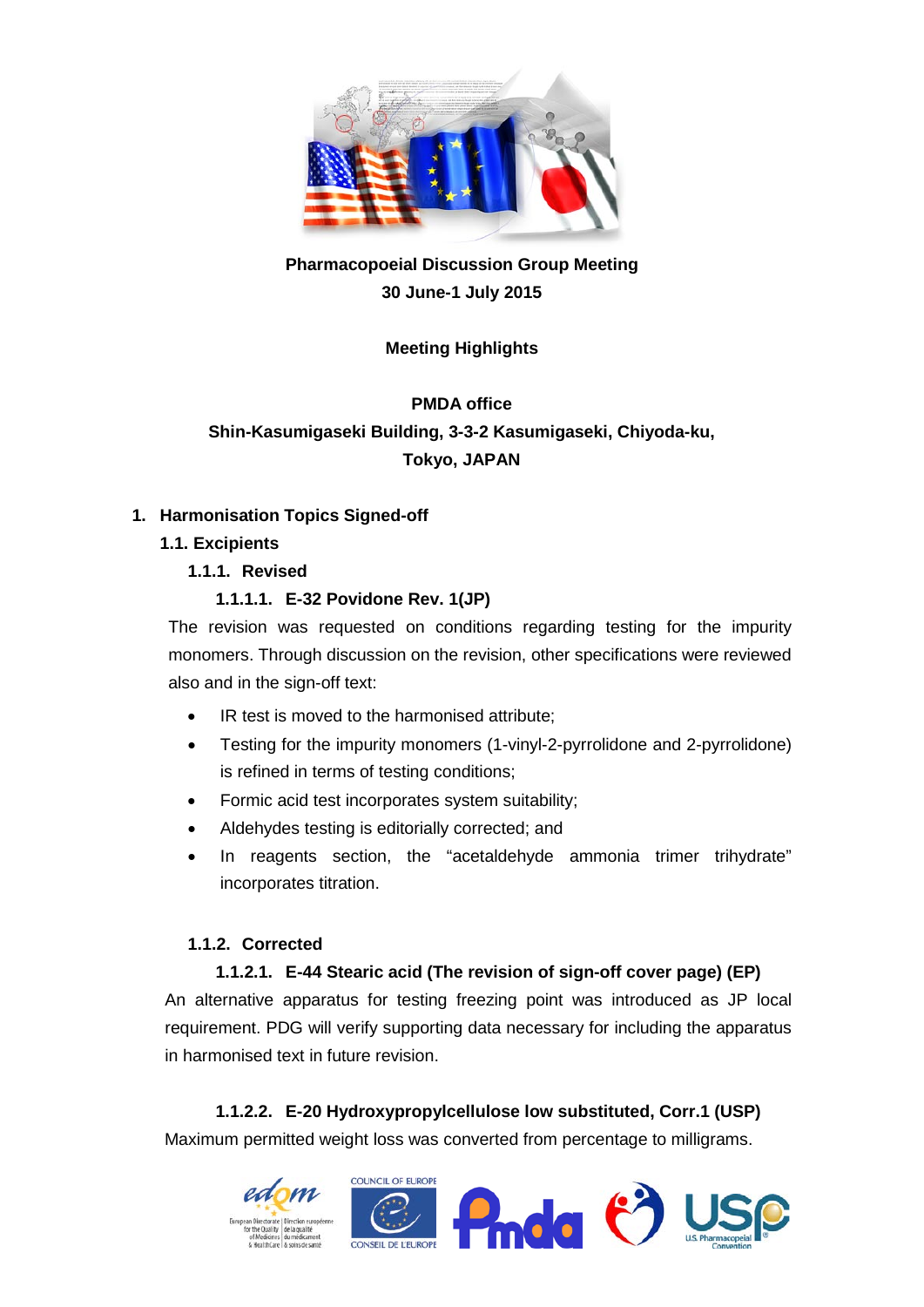# **1.1.2.3. E-21 Hypromellose, Rev. 1, Corr.1 (JP)**

The temperature conditions for the viscosity method were added.

# **1.1.2.4. E-26 Methylcellulose, Rev. 2 Corr.1 (JP)**

The temperature conditions for the viscosity method were added.

### **2. Major Harmonisation Topics**

### **2.1. Viscosity tests: USP report on progress (USP)**

The coordinating pharmacopoeia provided an update on the viscosity test currently used in the three monographs which are subject of a pilot project:

For Carboxymethylcellulose (CMC) Sodium and Hydroxyethylcellulose (HEC), the specifications are being developed in collaboration with manufacturers;

For Low Substituted Hydroxypropylcellulose (L-HPC), after further discussions, the monograph is removed from this pilot project.

# **2.2. Other topics**

# **2.2.1. ICH Q3D implementation in each pharmacopoeia and relevant information exchange.**

The three pharmacopoeias exchanged information on their respective approaches for the implementation of ICH Q3D guideline. In addition, PDG confirmed commitment to harmonise the general chapter on testing procedures for elemental impurities.

# **3. Harmonisation Progress on PDG Work Programme**

# **3.1. Topics undergoing harmonisation**

# **3.1.1. G-07 Metal Impurities (USP)**

The coordinating pharmacopoeia presented a Stage 3 draft to PDG for comment in preparation for presenting a Stage 4 draft for public inquiry.

#### **3.1.2. G-20 Chromatography (EP)**

As a follow-up from recent PDG decisions on PDG process improvement, a teleconference with experts from the 3 regions had taken place in May allowing significant progress to be made in the resolution of major sticking points. The coordinating pharmacopoeia will work on the resolution of a number of other items with the aim of finalising a Stage 4 draft for public inquiry for the next PDG meeting.

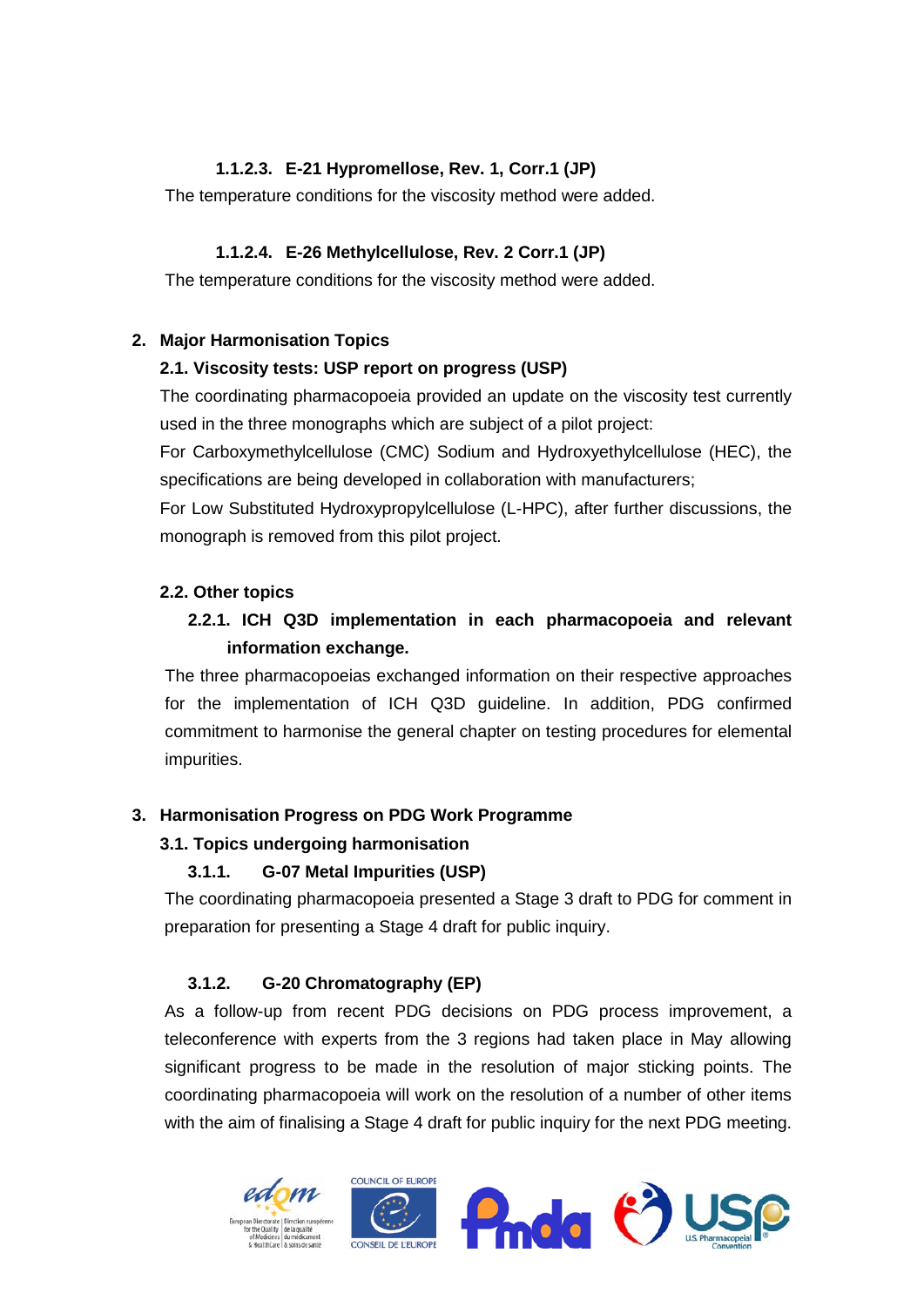# **3.1.3. G-21 Dynamic Light Scattering (JP)**

PDG identified the need for a teleconference with experts to discuss the best way to collect feed-back on the technique and on the utility of such a chapter.

# **3.1.4. B-04 Protein Determination, Rev. 1 (USP)**

PDG decided to put the publication of the Stage 4 text on hold until the coordinating pharmacopoeia has shared an alternative draft containing additional system suitability criteria for each methodology described. After the other pharmacopoeias have reviewed this draft, a decision will be made as to which text is suitable for all regions to publish as a Stage 4 proposal. The finalisation of the Stage 4 draft for public inquiry is aimed for the next PDG meeting. The coordinating pharmacopoeia will consider organising a teleconference.

# **3.1.5. B-05 Peptide Mapping, Rev. 1 (USP)**

The coordinating pharmacopoeia will review the comments raised in the other regions which principally refer to the expansion of the parts related to system suitability and the setting up of acceptance criteria. A teleconference with experts from the 3 regions to address these issues will be organised by the coordinating pharmacopoeia this autumn.

# **3.1.6. E-08 Carmellose Sodium (USP)**

The coordinating pharmacopoeia is finalising a Stage 3 draft for PDG comment in preparation for presenting a Stage 4 draft for public inquiry.

# **3.1.7. E-17 Ethylcellulose, Rev. 2 (EP) and E-18 Hydroxyethylcellulose (EP)**

Following the PDG/IPEC meeting in November 2014, IPEC had agreed to supply data and explanations concerning differing assay results to PDG. However, IPEC informed PDG in a letter in May 2015 that they did not plan to conduct further testing on those methods but would share their in-house methods with PDG. In the absence of any further information PDG decided to postpone the final decision whether to continue the harmonisation of these monographs or not to the next meeting in Rockville in November 2015.

# **3.1.8. E-28 Petrolatum (USP) and E-29 Petrolatum, White (USP)**

The coordinating pharmacopoeia is evaluating two methods for Polyaromatic Hydrocarbons (PAH), in order to determine an appropriate specification for PAH.

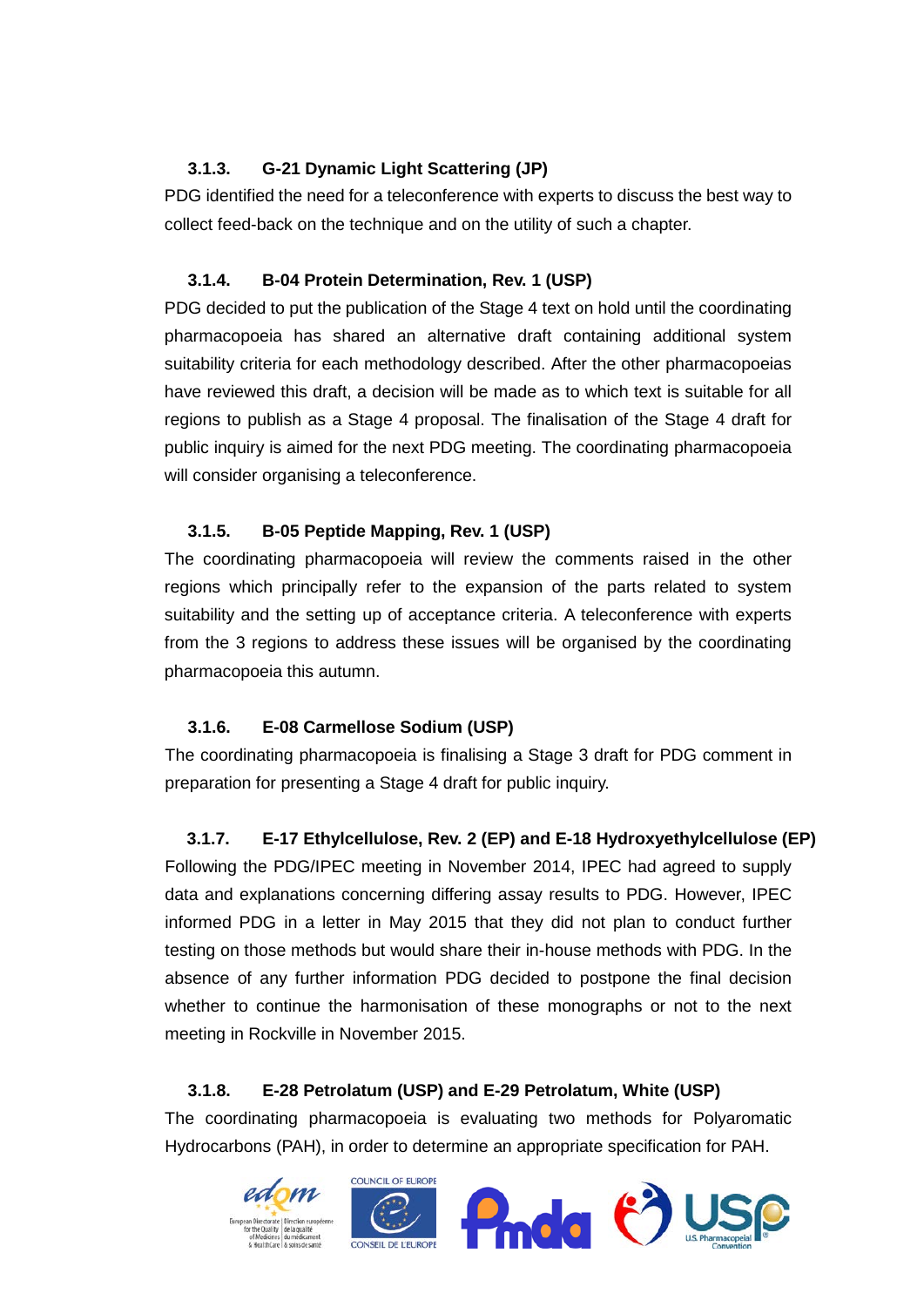In addition to evaluation of PAH, PDG decided to work on the resolution of other issues such as drop point with the aim of finalising the harmonised text as early as possible.

#### **3.1.9. E-30 Polyethylene Glycol (USP)**

The coordinating pharmacopoeia is working to develop a test for formaldehyde and acetaldehyde which is based off of the method in PEG 3350. The coordinating pharmacopoeia is working on evaluating different sample conditions for the method to be representative of the various grades of PEG on the market.

#### **3.1.10. E-36/37 Silicon Dioxide/Silicon Dioxide, Colloidal (JP)**

The coordinating pharmacopoeia appreciates the inputs from the IPEC federation member including the results from evaluation of the identification method for infrared absorption spectrum that distinguishes between the two grades. PDG will continue collaborating with IPEC and review the results of IPEC's round-robin testing among relevant suppliers in the three regions.

#### **3.1.11. E-43 Wheat Starch, Rev. 3 (EP)**

The coordinating pharmacopoeia provided the study results for total protein. The other two pharmacopoeias will review the results by the next PDG meeting.

#### **3.1.12. E-46 Talc potential revision, (USP)**

The coordinating pharmacopoeia received comments from the other two pharmacopoeias on a proposal presented to ensure that the tests contained in the Absence of Asbestos section have adequate specificity. The coordinating pharmacopoeia will send a formal response to these comments to PDG and will develop the specific methods to be proposed to PDG.

#### **3.1.13. E-32 Povidone (JP) and E-54 Copovidone (JP)**

PDG shared technical considerations including those on a new GPC method which preliminary data suggests may be able to serve as an alternative to the Kjeldahl Assay method, as well as detect for possible adulterants and impurities. This work is in response to concerns with intentional adulteration with nitrogen-containing substances.

#### **3.1.14. E-54 Copovidone (JP)**

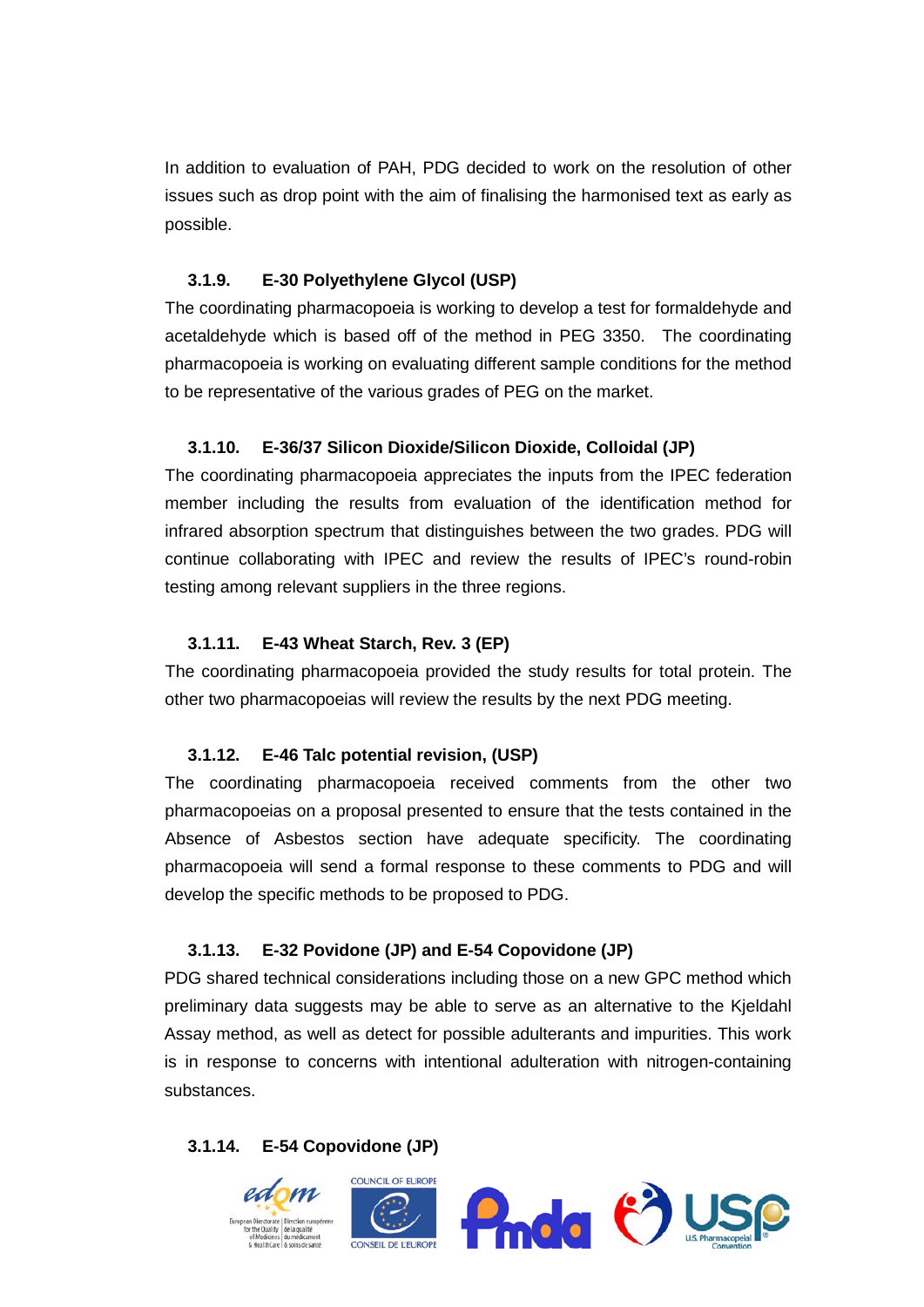The coordinating pharmacopoeia will send out a draft for public consultation in July for the three pharmacopoeias to publish according to their respective schedules.

### **3.1.15. E-61 Starch, Pregelatinised (JP)**

The coordinating pharmacopoeia briefly introduced results of preliminary consideration of another apparatus and noted the necessity to include the degree of pregelatinisation as part of the Identity. The coordinating pharmacopoeia will solicit input from stakeholders and share them in the next meeting.

#### **3.1.16. E-62 SWFI in Containers (USP)**

The coordinating pharmacopoeia will organise a technical teleconference in July for the purpose of experts to discuss sticking points. The coordinating pharmacopoeia will consult relevant experts on the current proposal for replacing the existing oxidisable substances test with total organic carbon (TOC).

#### **3.2. Revision Proposals**

### **3.2.1. Q-06 Bacterial Endotoxins (JP)**

Following requests from users to include recombinant factor C reagent as an alternative to the animal-sourced Limulus Amoebocyte Lysate (LAL) reagent in the general chapter on bacterial endotoxins, PDG decided not to revise the chapter at this stage and limit its use strictly to LAL.

#### **4. Discussion of PDG Process**

#### **4.1. PDG Process Improvement**

#### **4.1.1. PDG Website**

PDG agreed to update the "implementation time table" and the "state of works" simultaneously with preparation of the Press Release and the Meeting Highlights.

#### **4.1.2. Improving working procedures**

In order to further stream-line their activities, PDG agreed to prioritise in the future harmonisation of general chapters. In addition, to ensure expediting progress, both target date for initiating public consultation (Stage 4) and sign-off will be defined for all topics relating to general chapters currently on the work-program.

#### **4.2. Transparency for the sister pharmacopoeias**